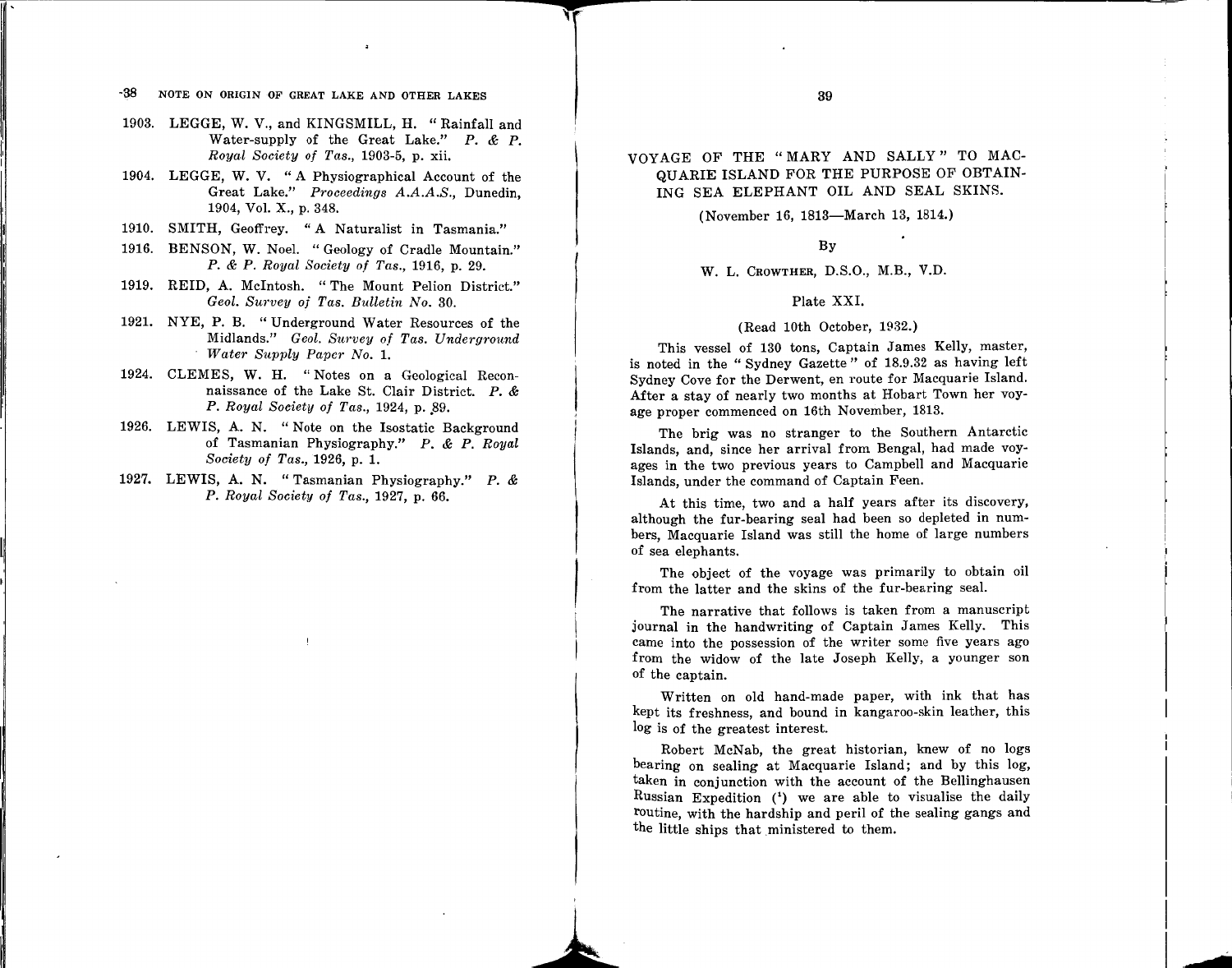40 VOYAGE OF 'MARY AND SALLY' TO MACQUARIE ISLAND

On 16th November, 1813, the master of the brig writes:

" At  $6$  p.m. fresh breezes and cloudy, the extremes of the land West by South to North East. Tasman's Head bore N.N. East, distance 4 leagues. From which I take my departure for Macquarie Island I allow 12 miles set Easterly . . . . "

The last sentence is most significant. The island lies some 850 miles south and a little east of Tasmania, and the prevailing winds are westerly. Captain Kelly at that date had no instrument (chronometer) by which he could estimate his longitude; that is, his distance east or west of Greenwich.

He could estimate, however, by the sextant and by " dead reckoning" the distance south that he had travelled; that is, his latitude.

It was, therefore, of great importance to him to know what "set" he was making to the eastward, as then when he had made his proper latitude all that would be required would be for him to steer either east or west, according to his estimated position, until he made his land fall.

Sailing steadily, with light winds and cloudy weather, he notes, five days later: " I allow 9 miles set to Easterly this 24 hours."

The days passed without much incident, and on the 24th the small boat is given a coat of damm, a black shag is seen, and the weather becomes worse.

Strong gales, with heavy snow and sleet, are noted on succeeding days, until 29th November, when he wore ship to the S.W., and bore up for the island. Heavy weather and poor conditions prevented land being sighted until next day, when at noon the land was seen bearing east distance 3 leagues, at a latitude of 54° 20' south.

On 1st December, at half-past seven, the " Mary and Sally" came to with the best bower (anchor) in 13 fathoms. Her anchorage was reached by sailing past the north end and down the east coast of the island until sheltered by the land from the westerly wind. On sending a boat on shore " to look at the place, found enough Elephant to begin oiling "; and so " at daylight began to land hoops and provisions and empty casks."

On the same day nine men, with two officers, were appointed to land and procure skins and oil.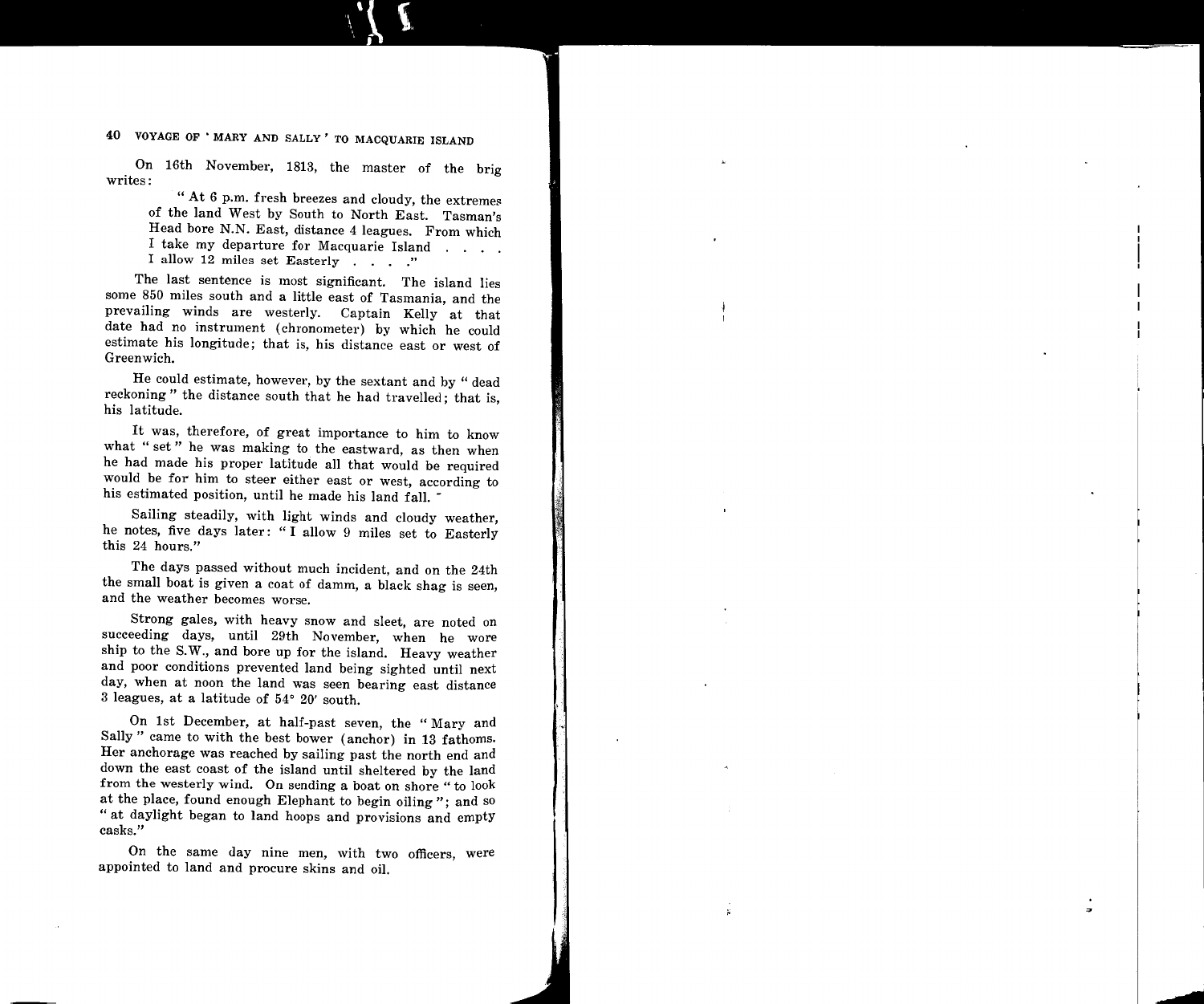

 $T_0$  face page 40.]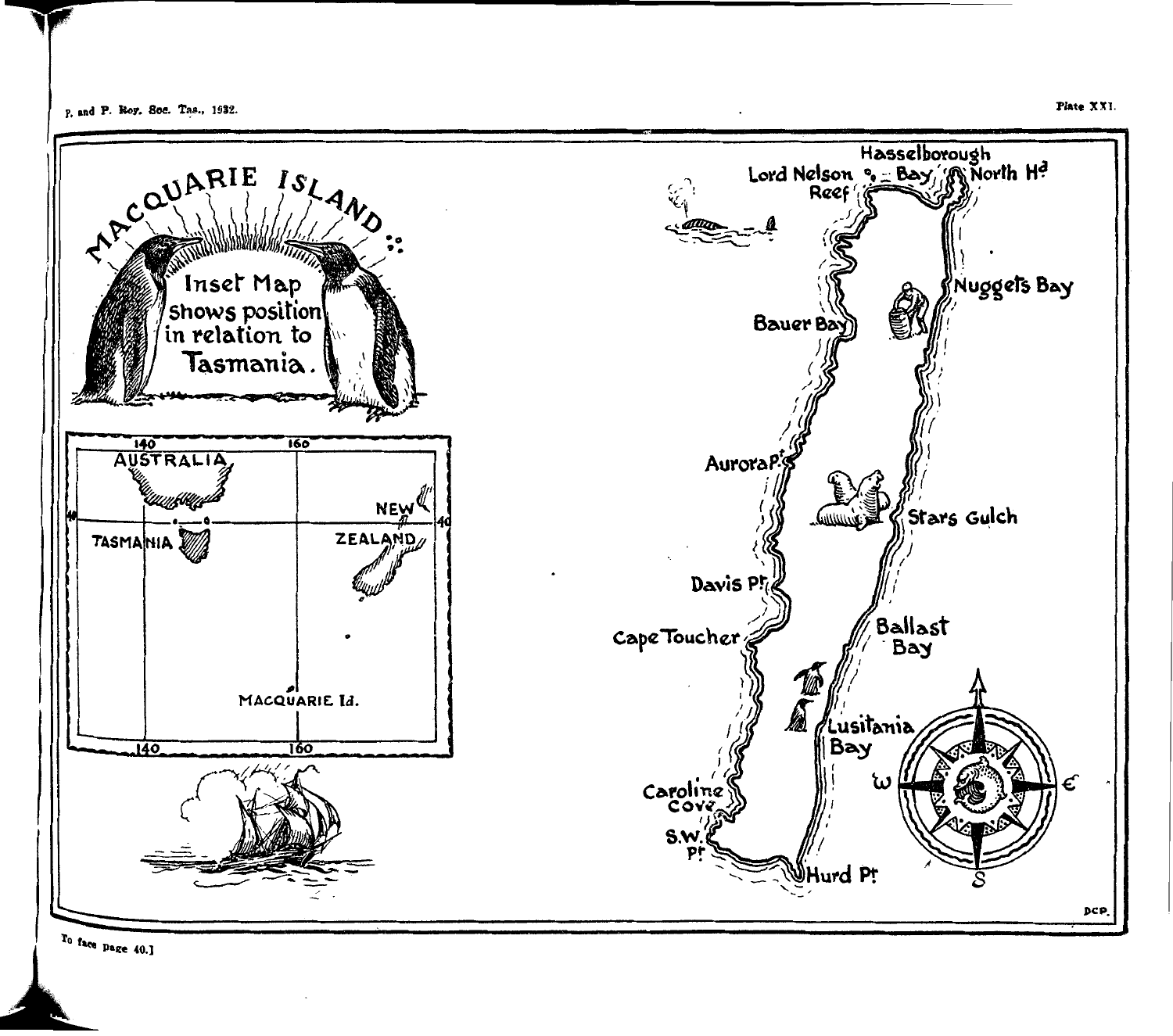On the following day " what other stores were wanted were landed and in particular cooper's gear and stooks and hoops."

The landing party reported that they had not seen one seal (fur). Preparations were also made for landing the salt.

Here it may be said that salt was indispensable for curing the skins of the fur-bearing seal, and was mostly procured from Kangaroo Island.

It is probable that, before putting into the Derwent from Sydney, the brig may have gone to Kangaroo Island to obtain a supply.

On the ship preparations were made for rafting off the oil, and slings were made from a pair of foretopgallant stays for the same.

On shore the party was killing and procuring oil, and on the 5th ten casks, containing 630 gallons, were. brought off by the boat and stowed away.

As well as killing in the neighbourhood of the works, sea elephants were being taken in Hasselborough Bay, on the western side of the north end of the island. Their blubber was rafted round by the ship's boat, which had previously landed empty casks and salt from the ship.

By the 16th of the month 70 casks of oil were stowed on board, and next day the weather changed to southeasterly, and the " Mary and Sally " had to slip her cable and run for it. The log for the day reads:

> ":First and middle parts light airs at N.W. Employed clearing the decks. At 4 a.m. set in fresh breezes at E. with rain. Hoisted the boat in and got a spring and slip rope on to the cable ready to run as soon as the wind should veer a little either ways, not being able to clear the land on either tacks. At 10 the wind came to S.E. by East, got all sail set, at half-past 10 cut the cable and cleared the North Head. At noon fresh gales and hazey weather, standing to the S.W. The North Head bore N.E. by E. the distance 7 miles."

After four days, the weather improving, the brig returned to her anchorage, using the small bower with 12 fathoms, but was unable to pick up the anchor she had slipped. Again the weather changed, and

> "At half past 3 (a.m.) hard gales and heavy sea from the N.E. caused us to cut from our anchor and run around the South End of the Island."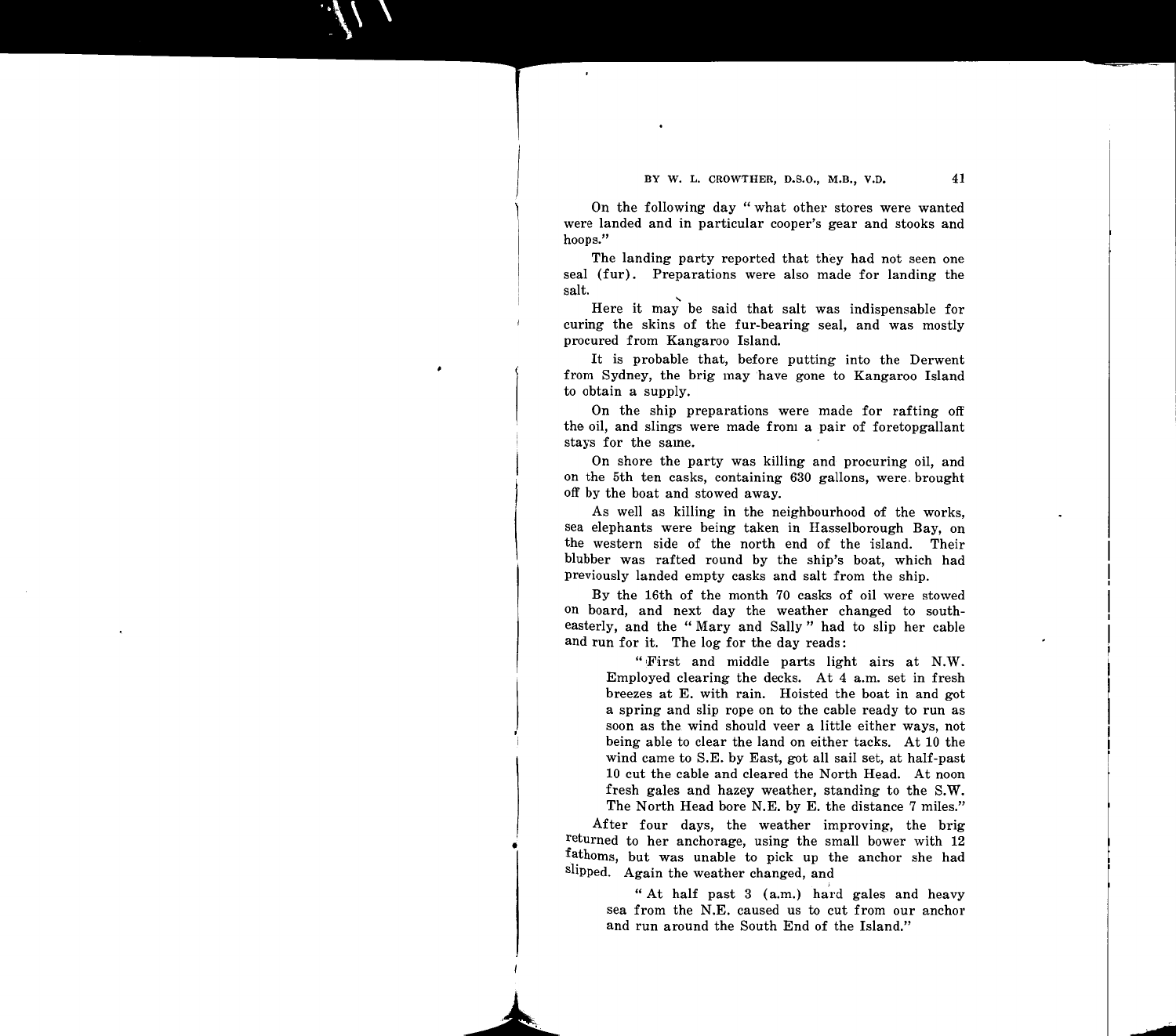BY W. L. CROWTHER, D.S.O., M.B., V.D.  $4\overline{3}$ 

 $\begin{bmatrix} 1 \\ 2 \end{bmatrix}$ 

## 42 VOYAGE OF 'MARY AND SALLY' TO MACQUARIE ISLAND

Another week was passed, with hazy weather, hard gales, and continued seas, until on the 29th December the wind came to S.W., and the brig hauled round the north bluff to her anchorage.

" Hove short and got the best bower on board, hove up the small bower and secured it"-so the log reads, and it was no mean feat of seamanship either, to have secured both the anchors she had had to abandon previously.

The log makes no mention of Christmas Day for 25th December, and merely remarks on 31st December that another 34 casks of oil were got on board.

The new year (1814) commenced with weather stili westerly, with the people employed on board as necessary, and on shore assisting the works. On the next day, however, came a change, and the log speaks for itself:

"Began with moderate breezes at N.W. and hazey weather at midnight wind N.N.E. Hoisted the boat in and got a slip rope and got a buoy on the cable, at 2 a.m. wind N.E. by E. Slipped the cable and ran to the S.E. At 3 strong gales, close reefed the topsails, at 5 hard gales at East, reefed the foresail. Carrying a heavy press of sail to clear the Island. With heavy rain at 6 saw the South End bearing N.W. distance 4 miles, took in all sail and ran under poles. Still blowing very hard at East, at 10 more moderate. Course W. by S. at Noon wind S.S.E. and cross sea, hove too head S.W., Latitude  $54.54$ ."

The next day, at 2 p.m., the wind chopped to the S.W., and blew with increasing force, and at midnight a heavy sea was shipped, but did no damage. The brig bore up for the anchorage, and " at noon got the end of the cable onboard and all things clear for receiving oil."

The anchorage from which the ship was forced to run at 2 a.m. of the previous day was the North-Eastern Bay of later navigators. Ainsworth  $(2)$  describes a gale there on 5th February, 1912, as follows:

> " A tremendous sea worked up, and the ocean for the distance of a mile from the shore was simply a seething boil of foam. Hugh waves dashed onshore running yards beyond the usual marks and threatening to sweep across the Isthmus. The top of the waves could be seen flying over Anchor rock, seventy feet high and spray was blown right across the Isthmus."

One can picture the little brig, in the darkness and under such conditions, trying to work her way to windward, so as to clear the southern end of the island.

The responsibility of her master, who had to keep a sufficiency of sail and yet not lose her spars, and his relief when a safe offing had been effected, and he could order sail to be taken in and the ship allowed to run under.bare poles.

A week of quiet followed, work going on all the while on shore, and on lOth January 10 hogsheads of salt were started into the captain's cabin ready to put oil into the casks.

The next day Captain Kelly came to a decision to try the west, or weather, side of the island, and, slipping his cable, ran round the northern end. With moderate breezes at S.S.E. he closed in to the land. His dual purpose was. to obtain firewood from the wreck and look for fur seals.

This wreck, the first to occur on Macquarie Island, was of the "Campbell Macquarie," 248 tons, which, on lOth June, 1812, ran aground, and afterwards went to pieces. Her crew of 12 Europeans and 30 Lascars were all got ashore. She had nearly three suits of sails, and when the weather cleared up the crew succeeded in getting them on shore, where they were stored in a hut, which was afterwards accidentally destroyed by fire. All her stores were lost, independently of which she had taken on board 2000 prime skins, 36 tons of salt, and 118 tons of coal in lieu of ballast.

While on the island four of the Lascars died, also a seaman of the "Mary and Sally" (then lying there) named Thomas McGowen (3).

The ship's boat returned with the wood from the wreck, and at four went back to the cove, where 59 seal skins were procured. A further 296 skins were taken in the next 24 hours, when the brig returned by the northern route to the anchorage. At North-Eastern Bay the boat, having been stove, was sent on shore for repairs, and the skins salted.

No less than 69 casks of oil were taken on board in the three succeeding days, and the log for 18th January records:

> " Cleaning out the fore peak and stowing oil. Latter part employed getting the things onboard ready to move to Ballast Bay as the Elephants is all killed at the N. end of the Island.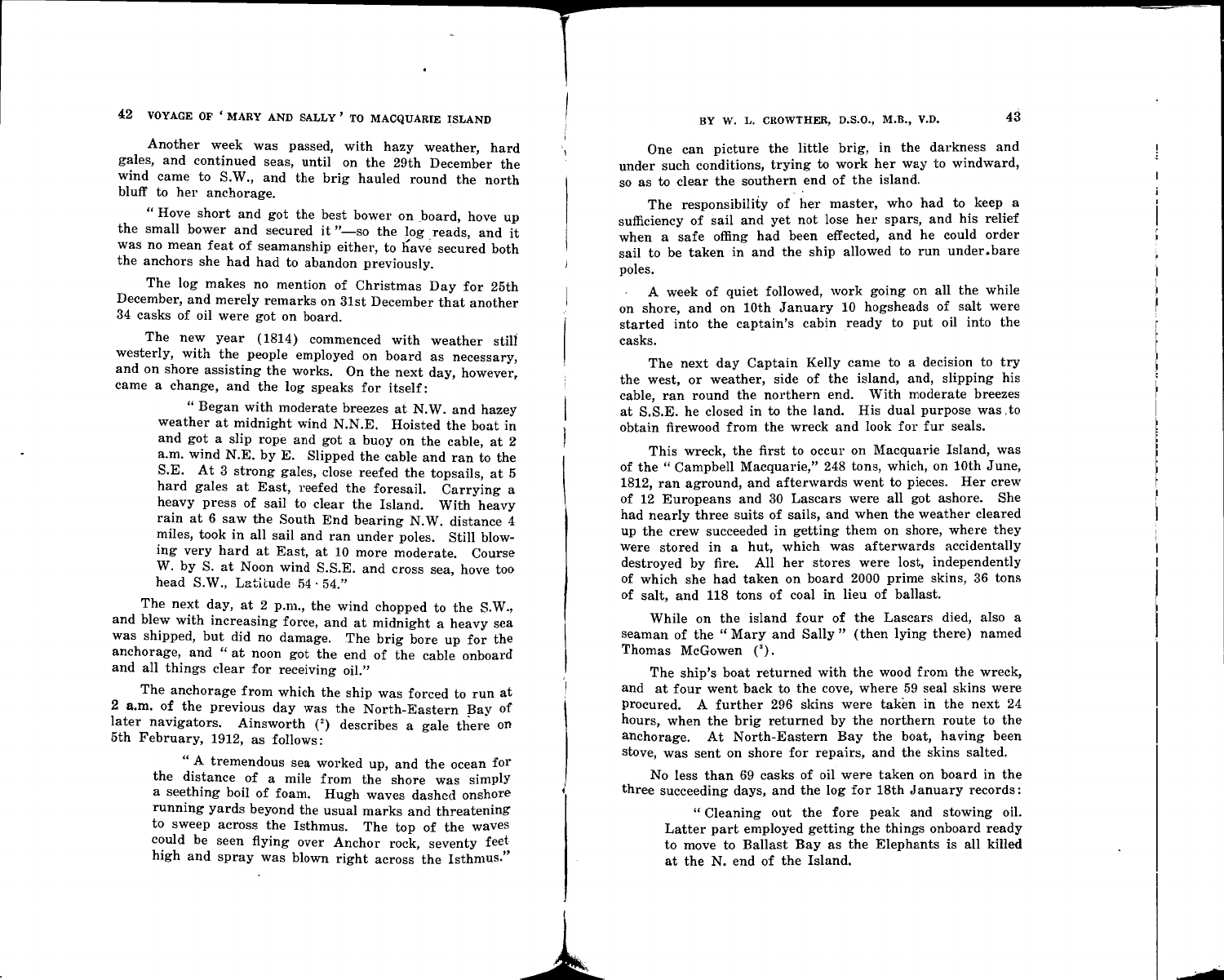BY W. L. CROWTHER, D.S.O., M.B., V.D. 45

44 VOYAGE OF 'MARY AND SALLY' TO MACQUARIE ISLAND

" All hands and boats employed in moving the pots and houses to the new location and the empty casks were also rafted along the coast. We find at Ballast Bay all the salt casks belonging to Geo. Howe, all moved from the place where they was left, appear to be washed away by the surf some a mile distant from each other and several stove with the rocks."

So reads the log of the 21st of January. Two days later the " Mary and Sally " weighed, and brought to in the bay, about half a mile from the shore, with the best bower in 15 fathoms.

After four days' westerly weather came signs of a change, until at 5.30 p.m. of 28th January a change of wind forced the brig to slip her cable and run. On the same day " the people " were put on a reduced ration of 1 lb. of bread (i.e., biscuit) per week.

· This easterly weather continued for ten days, varying from strong to moderate winds, and in one squall the square mainsail was split all to pieces, as Kelly puts it, " the sail being very old and unrepairable." As a substitute the next day the foresail was bent for a mainsail. Some difficulty was experienced on lOth February in light, baffling winds, in regaining the anchorage in Ballast Bay. At daylight the next day some of the shore party came off to assist getting the anchor. The log records: " Ran a hawser to the cable, hove up the small bower and hauled the vessel to our anchor we left on the 28th of last month."

During this fortnight of easterly gales, whilst the brig was at sea, her shore party reported that, owing to bad weather, they had got but little oil and a small lot of 30 seal skins.

Preparations for leaving the island now commenced. Oil was rafted off, and in a blow from the north-west three casks, two hogsheads, and one 100-gallon cask were blown away and lost.

> " Two boats gone to the North Head to bring a part of the old staves onboard and shooks. All the bad and broken staves we were obliged to burn for fire as our fire wood was all used for stowing the casks."

So runs the entry for lOth February.

The following four days were full of activity; 73 more casks of oil and four casks of fresh water were taken on

board, with a loss of one cask of oil and two of. water on and the first property of the rafting from the beach.

The cooper was employed shaking out the empty casks to :stow away.

All stores were off and stowed below, and the log for Saturday, 19th, read:

> " Began with light airs and· variable, employed getting all the things off from the shore and stowing same away, hoisted the boats in and stowed them and hove short, at half past seven p.m. light breezes at North, weighed and made sail, got the anchor on the gunnels, bound for the River Derwent.

> " At midnight North End of the Island bore West 5 miles from which I take my departure." .

The little brig, heavily laden, made her.way slowly to the northward towards home. differences and the con-

Strong gales were experienced, and on the second day's run, at half-past 3, a heavy sea was shipped, which stove the boat over the stern. No other damage was received, however.

Her progress was slow, and it was not until 8th March (18 days from leaving Macquarie Island) that Van Diemen's Land was sighted. On that day, at 3 p.m.: " Saw Oyster Ild. W. by N. 7-8 leagues. The brig was shipping and making a lot of water in the hard gale."

During the next two days Oyster Island was still abeam, but on 9th March, at sunset, Cape Pillar was S. by W., 10 miles, and at daylight the next day, with a course S. by E., Oyster Island bore W. by S., distance 8 miles.

Two days later the log ends with the " Mary and Sally" "running for Cape Pillar, at 4 Cape Pillar bore N. by E. distance 1 mile. Increasing breeze, clear weather."

McNab (4) reports her return to Sydney on 20th January, 1813, with a cargo of 80 tons of elephant oil, got in three months at Macquarie Island.

It is reasonable to assume that most of the intervening time was spent at Hobart Town, where no port records for so early a time remain in existence.

Of the subsequent history of this stout little brig ·I have no record, but Captain James Kelly from about this date must have commenced his long association with Hobart